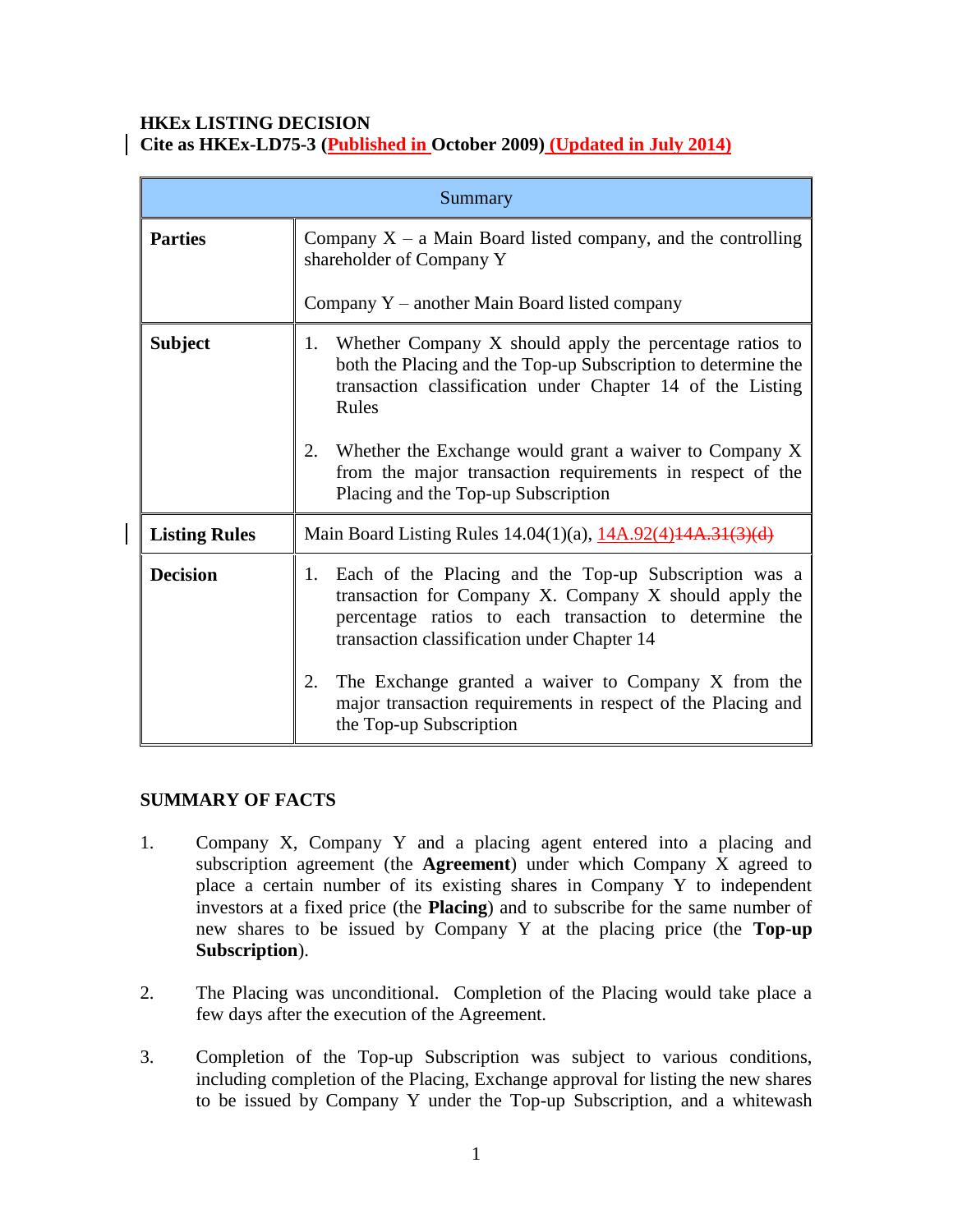waiver being granted to Company X by the Executive Director of the Corporate Finance Division of the Securities and Futures Commission (**SFC**) under the Takeovers Code.

- 4. The Top-up Subscription constituted a connected transaction for Company Y under Chapter 14A. The Top-up Subscription would be exempt from all connected transaction requirements under Rule 14A.92(4)14A.33 if it could be completed within 14 days after the execution of the Agreement.
- 5. Company X's shareholding in Company Y would decrease from 46% to 36% as a result of the Placing, but would be increased to 42% upon completion of the Topup Subscription. When applying the percentage ratios to each of the Placing and Top-up Subscription, the transaction would constitute a major transaction for Company X under Chapter 14.
- 6. Company X submitted that the purpose of the Placing was to facilitate Company Y's funding raising, and Company Y would issue its new shares to Company X shortly after the Placing. When considering the Placing and the Top-up Subscription as a whole, there would be a net disposal of a 4% interest in Company Y. Company X was of the view that the net effect of the Placing and the Top-up Subscription should be considered in applying the percentage ratios for transaction classification.
- 7. Company X also requested that, if the Exchange disagreed with its view on the application of the classification rules, the Exchange grant a waiver from the major transaction requirements in respect of the Placing and the Top-up Subscription.

#### **ISSUE**

- 8. Whether Company X should apply the percentage ratios to both the Placing and the Top-up Subscription to determine the transaction classification under Chapter 14.
- 9. Whether the Exchange would grant a waiver to Company X from the major transaction requirements in respect of the Placing and the Top-up Subscription.

# **APPLICABLE LISTING RULE OR PRINCIPLE**

- 10. Rule 14.04 provides that for the purposes of Chapter 14:
	- (1) any reference to a "transaction" by a listed issuer:
		- (a) includes the acquisition or disposal of assets, including deemed disposals as referred to in rule 14.29;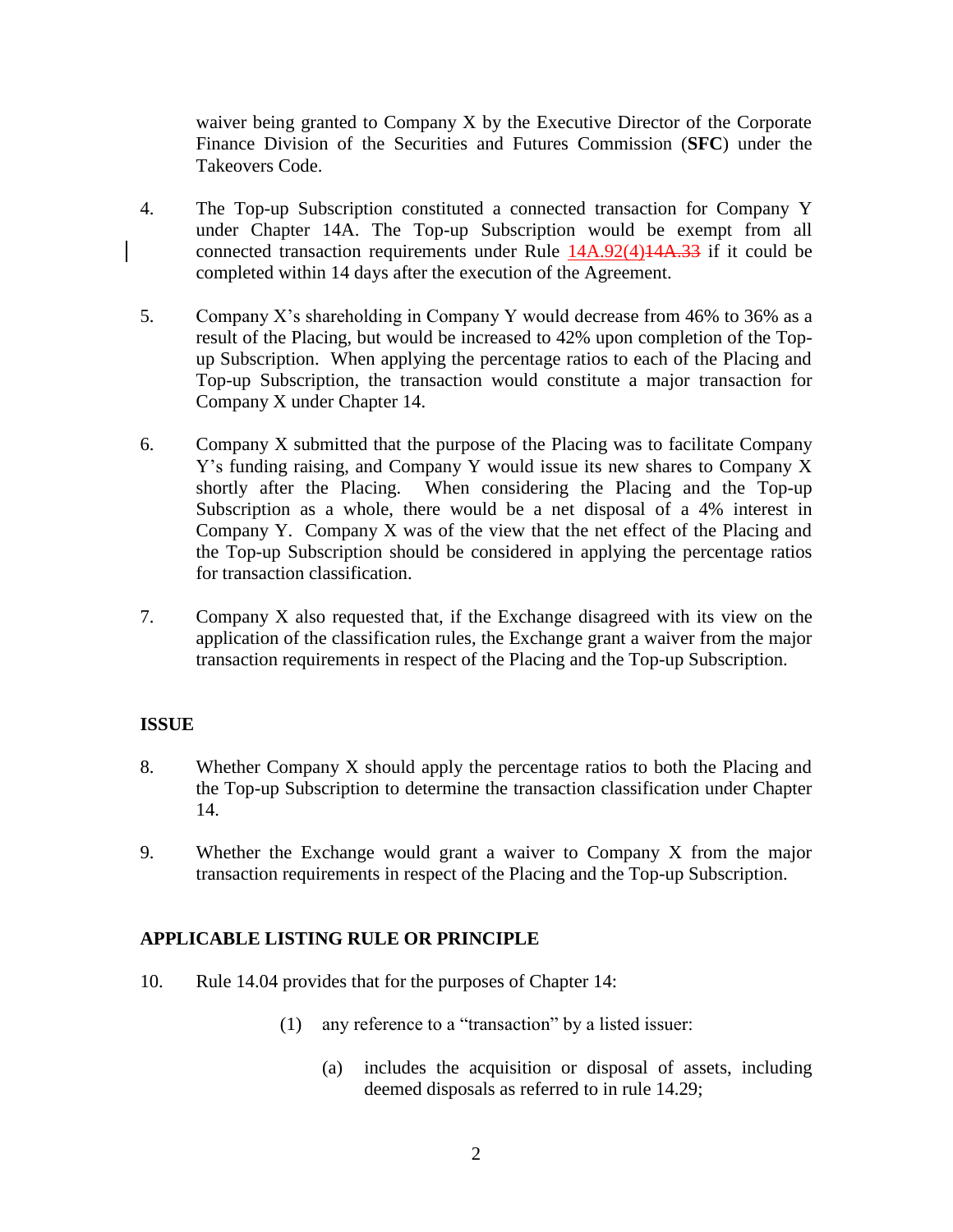#### 11. Rule  $14A.9244A.31(3)(d)$ -provides that:

…

An issue of new securities by a listed issuer or its subsidiary to a connected person is fully exempt if:

- … (4) the securities are issued under a "top-up placing and subscription" that meets the following conditions:
	- (a) the new securities are issued to the connected person:
		- (i) after it has reduced its holding in the same class of securities by placing them to third parties who are not its associates under a placing agreement; and
		- (ii) within 14 days from the date of the placing agreement;
	- (b) the number of new securities issued to the connected person does not exceed the number of securities placed by it; and
	- (c) the new securities are issued at a price not less than the placing price. The placing price may be adjusted for the expenses of the placing.

# …

Securities are issued to a connected person within 14 days after such connected person has executed an agreement to reduce its holding in that class of securities by placing securities to a third person who is not its associate. The securities must be issued at a price not less than the placing price. The placing price may be adjusted for the expenses of the placing. The number of securities issued to the connected person must not exceed the number of securities placed by it;

*Note: Under rule 13.28, the listed issuer is required to make an announcement containing details of the placing and subscription of shares by the connected person.*

#### **ANALYSIS**

12. Under the notifiable transaction rules, when an issuer proposes a transaction, it must consider whether it falls into one of the classifications in the rules. A transaction includes an acquisition or disposal of assets.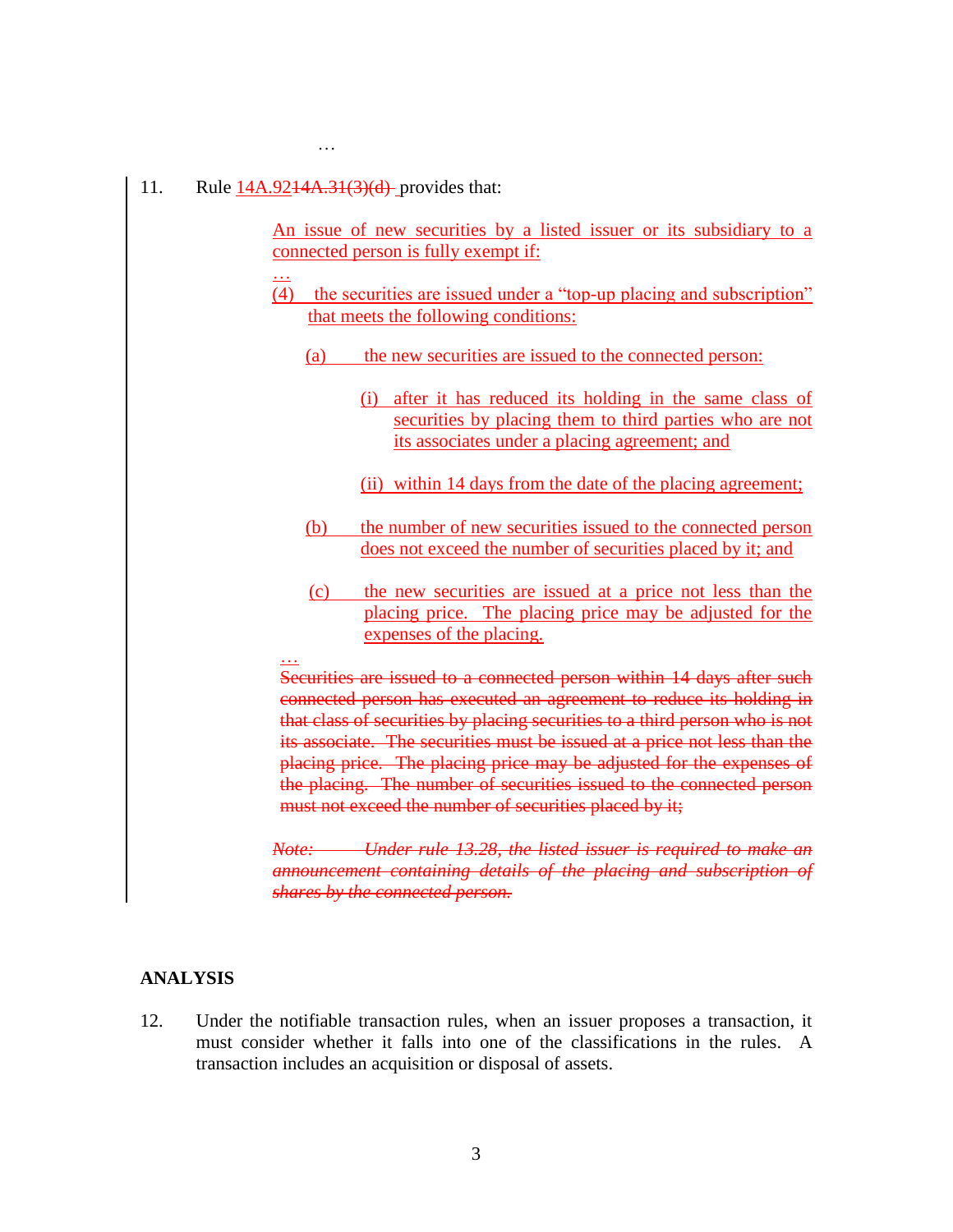- 13. In this case, although the fund raising by Company Y through a placing and topup subscription would, if completed, have the same effect upon Company X as a straight placing by Company Y, it was necessary to have regard to the terms of the Placing and the Top-up Subscription in applying the notifiable transaction rules.
- 14. The Placing was unconditional while the Top-up Subscription was subject to certain conditions. One possible scenario was that after Company X's disposal of its 10% equity interest in Company Y under the Placing, the Top-up Subscription could not be completed. As the Placing and the Top-up Subscription were two transactions for Company X, being a disposal of existing shares in Company Y to third parties followed by a subscription of new shares in the same company, the Listing Rules required Company X to apply the percentage ratios to each of the Placing and the Top-up Subscription to determine the transaction classification.
- 15. In considering Company X's waiver application, the Exchange took into account the following factors:
	- The Placing had not been completed when the waiver application was being considered by the Exchange.
	- The parties to the Agreement had taken reasonable steps to ensure completion of the Top-up Subscription. In particular, before completion of the Placing, details of the placees had been submitted to the Exchange as required and Company X had applied to the SFC for, and had been granted, a whitewash waiver under the Takeovers Code. The only outstanding conditions precedent to the completion of the Top-up Subscription were (i) completion of the Placing and (ii) the Exchange's approval of the listing of shares in Company Y to be issued under the Top-up Subscription. Accordingly, the Exchange was satisfied that the concern about the Top-up Subscription failing to complete after the Placing had been addressed.
	- If both the Placing and the Top-up Subscription were completed, there would be a net disposal of a 4% equity interest in Company Y and its impact on Company X would not be material. The size of the net disposal would not trigger the notifiable transaction requirements.
	- Company X would disclose information relating to the Agreement in a joint announcement with Company Y.
- 16. Given the steps taken by the parties to the Agreement, it was unlikely that the Top-up Subscription would fail to complete after the Placing. The Exchange accepted that it would be unduly burdensome for Company X to comply with the major transaction requirements having regard to the overall impact on it. Granting the waiver would be unlikely to result in undue risks to Company  $X$ 's shareholders.